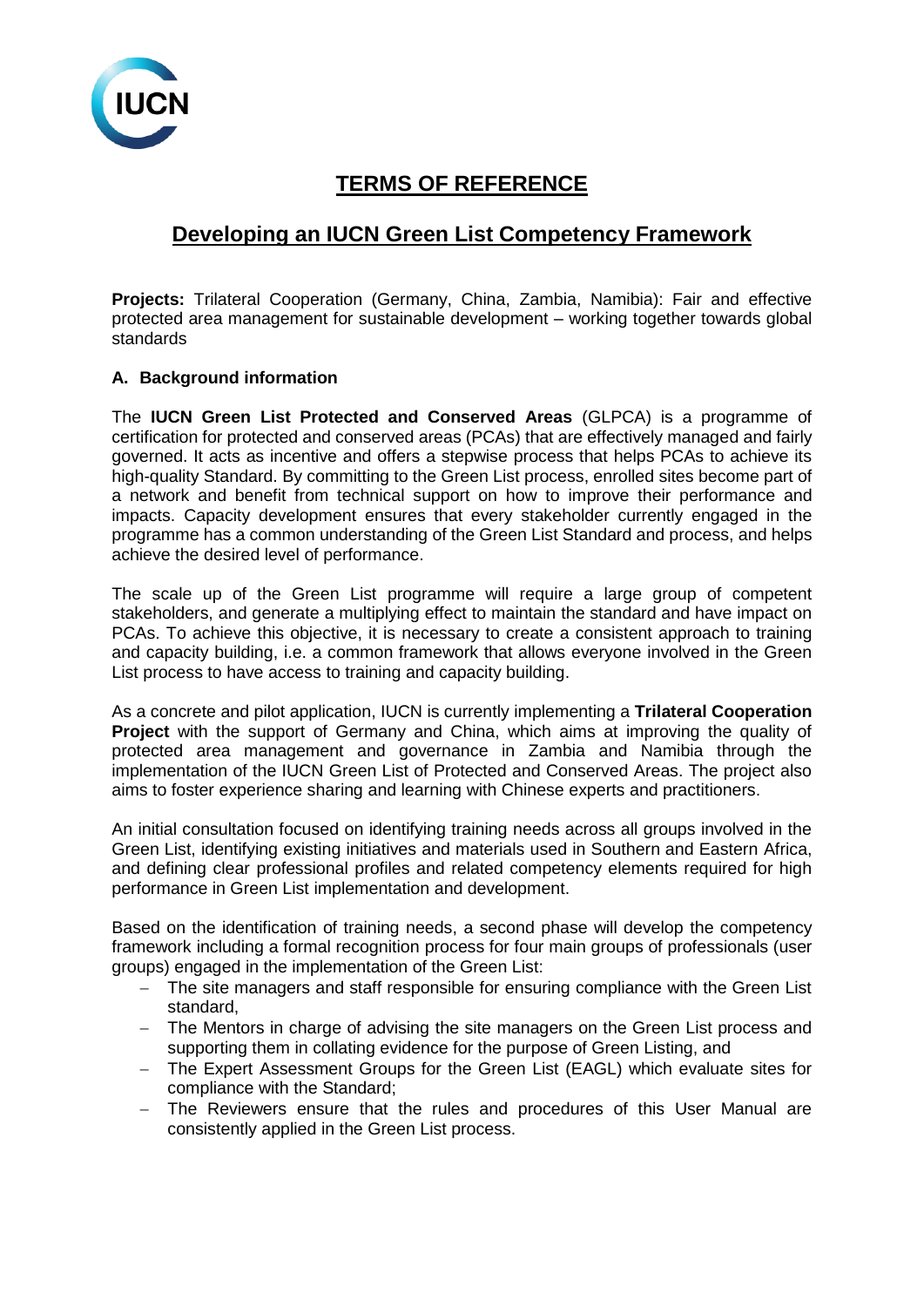

A short-term consultancy to develop this Competency Framework for the implementation of the IUCN Green List is offered. During the execution of the mission, the appointed consultant will work under the supervision of IUCN, and in coordination with other consultants in charge of developing capacity development materials and of optimizing the Green List process. IUCN will provide expertise on all aspects related to the Green List processes.

# **B. Objectives**

The consultancy aims at defining the Green List Competency Framework and, through its implementation, at ensuring compliance with the process at all levels throughout the Green List community.

The specific objectives are:

- − To identify skill and competency gaps for the Green List process more efficiently
- − To help design more customized training and professional development

### **C. Geographical Focus**

The Green List is a global standard and that this work should have global application. However, particular attention will be paid to ensuring that the assessment of competency is relevant to eastern and southern Africa generally and particularly to Zambia and Namibia.

### **D. Activities**

Based on the above objectives, we require the following deliverables:

**1. Complete the development of the competency framework for the groups of professionals involved (15%)**

Based on the survey conducted in phase 1:

- − Refine the grouping and subgrouping of Green List professionals
- − Identify and describe functional competencies for each of the Green List groups of professionals considering their needs and level of priority
- − Create a diagnostic tool to help Green List groups of professionals identify and meet learning needs

#### **2. Develop the curriculum for the various professional profiles identified (40%)**

- − Define the curricula accordingly to training needs, and the defined competency criteria (modular approach)
- − Develop a programme to guide training that covers the fundamentals of the Green List, tailored to each of the four groups of professionals
- − Define quality criteria for the training
- **3. Contribute to the development of the training materials and tools (e-learning and face-to-face materials) for the various professional profiles identified (20%)**
	- − Coordinate with other consultancy on Training course content development to implement training according to the defined curricula
	- − Develop training materials for trainers
	- − Coordinate with other consultancy on Learner Management System development (e.g. MyTrailHead) for centralized training management